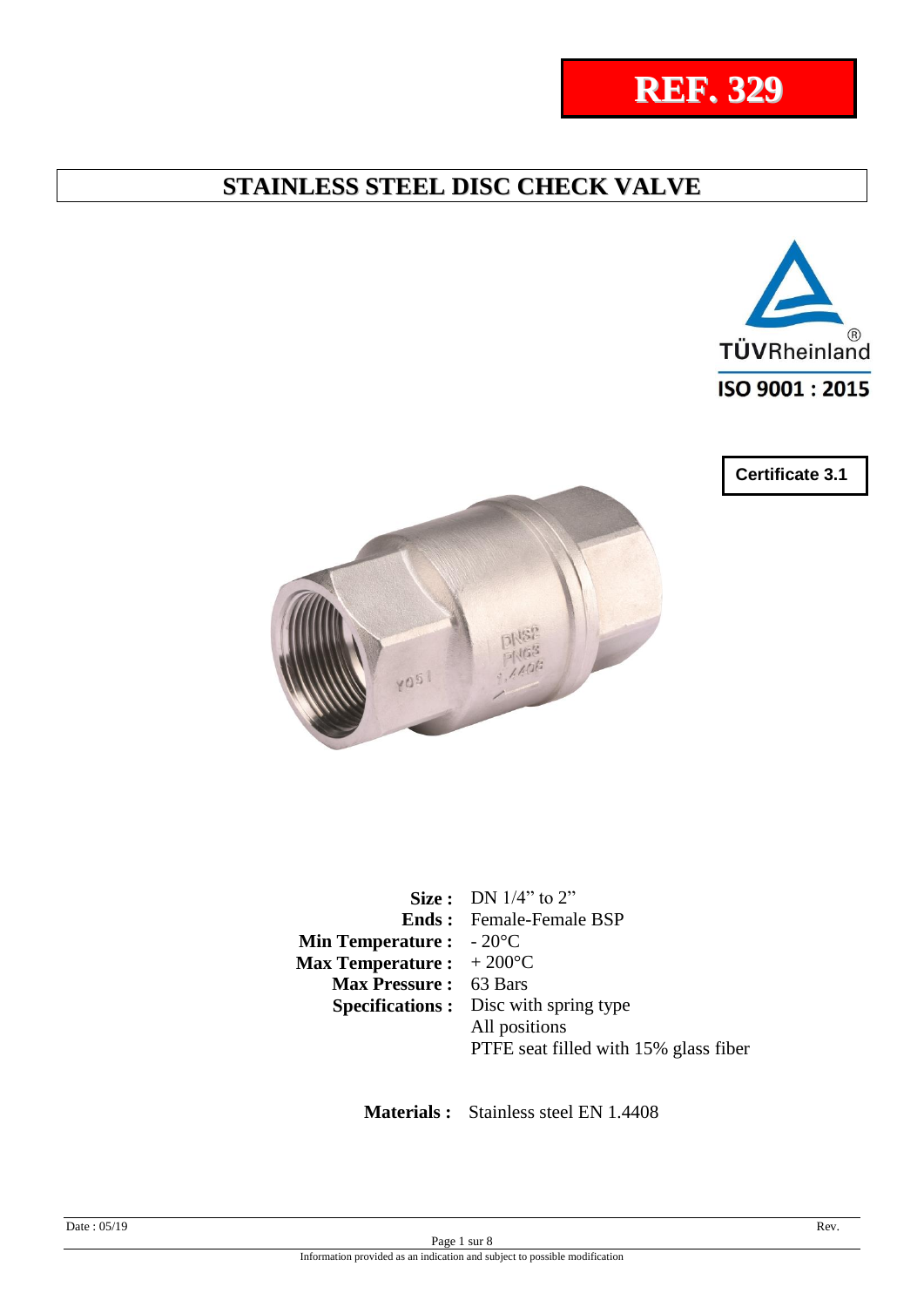

#### *SPECIFICATIONS :*

- 2 pieces disc with spring check valve
- All positions (respect the flow direction indicated by the arrow )
- Short length
- PTFE seat filled with 15% glass fiber

#### *USE :*

- Chemical and pharmaceutical industries, petrochemical industries, hydraulic installation, compressed air, potable water
- Min Temperature Ts : 20°C
- Max Temperature Ts :+ 200°C
- Max Pressure Ps : 63 bars ( see graph under )
- Steam : 14 bars max

#### *PRESSURE / TEMPERATURE GRAPH :*



#### *FLOW COEFFICIENT Kvs ( M3 / h ) :*

| <b>DN</b>      | 1/4" | 3/8" | 1/2" | 3/4" | <b>A.H.</b> | 1"1/4 | 1"1/2 | $\sim$ |
|----------------|------|------|------|------|-------------|-------|-------|--------|
| $Kvs$ ( m3/h ) | 2.6  | 2.6  | 3.8  | 5.1  |             | 10.3  | 12.8  | 16     |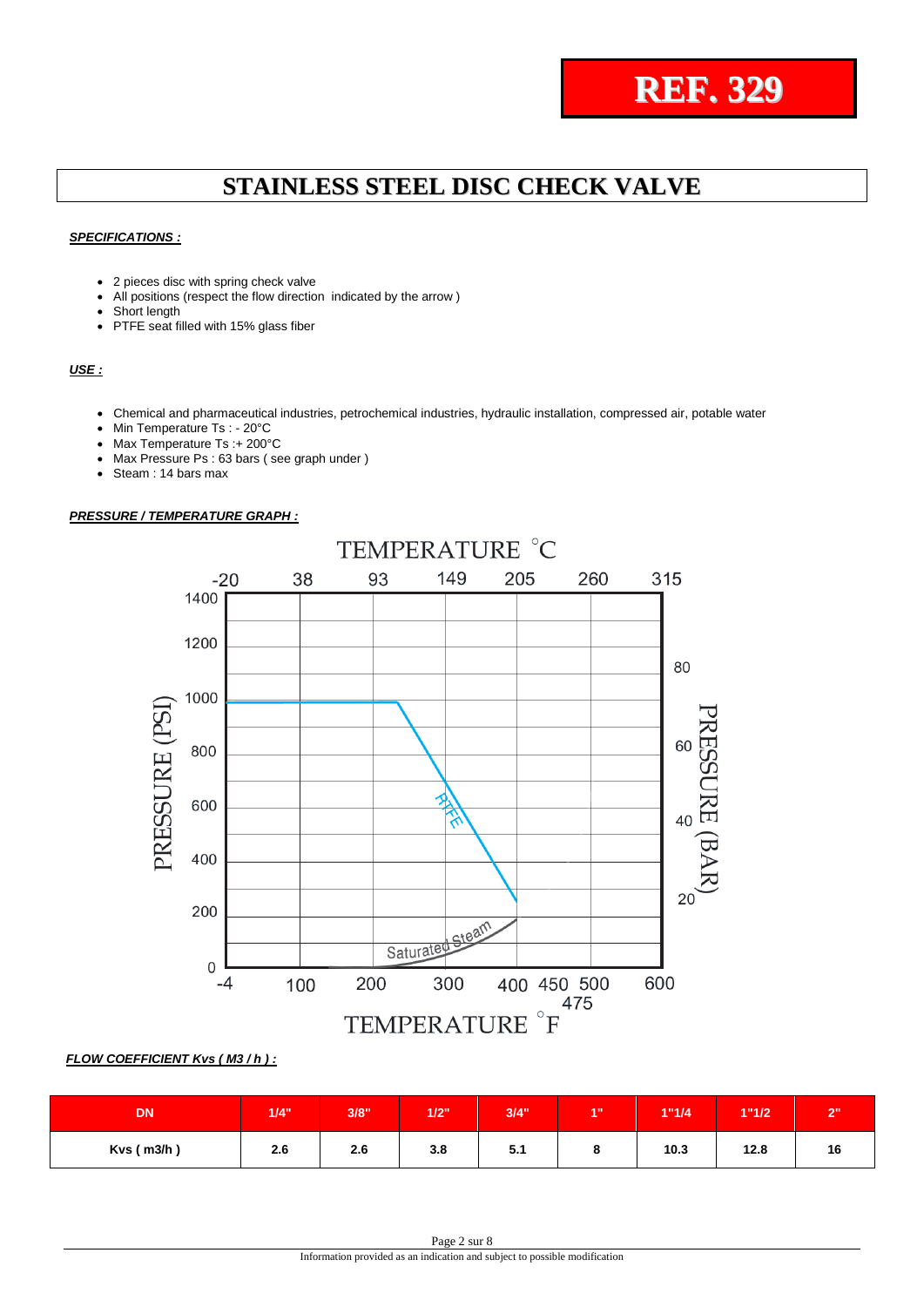

**REF. 329**

## **STAINLESS STEEL DISC CHECK VALVE**

*HEAD LOSS GRAPH :*

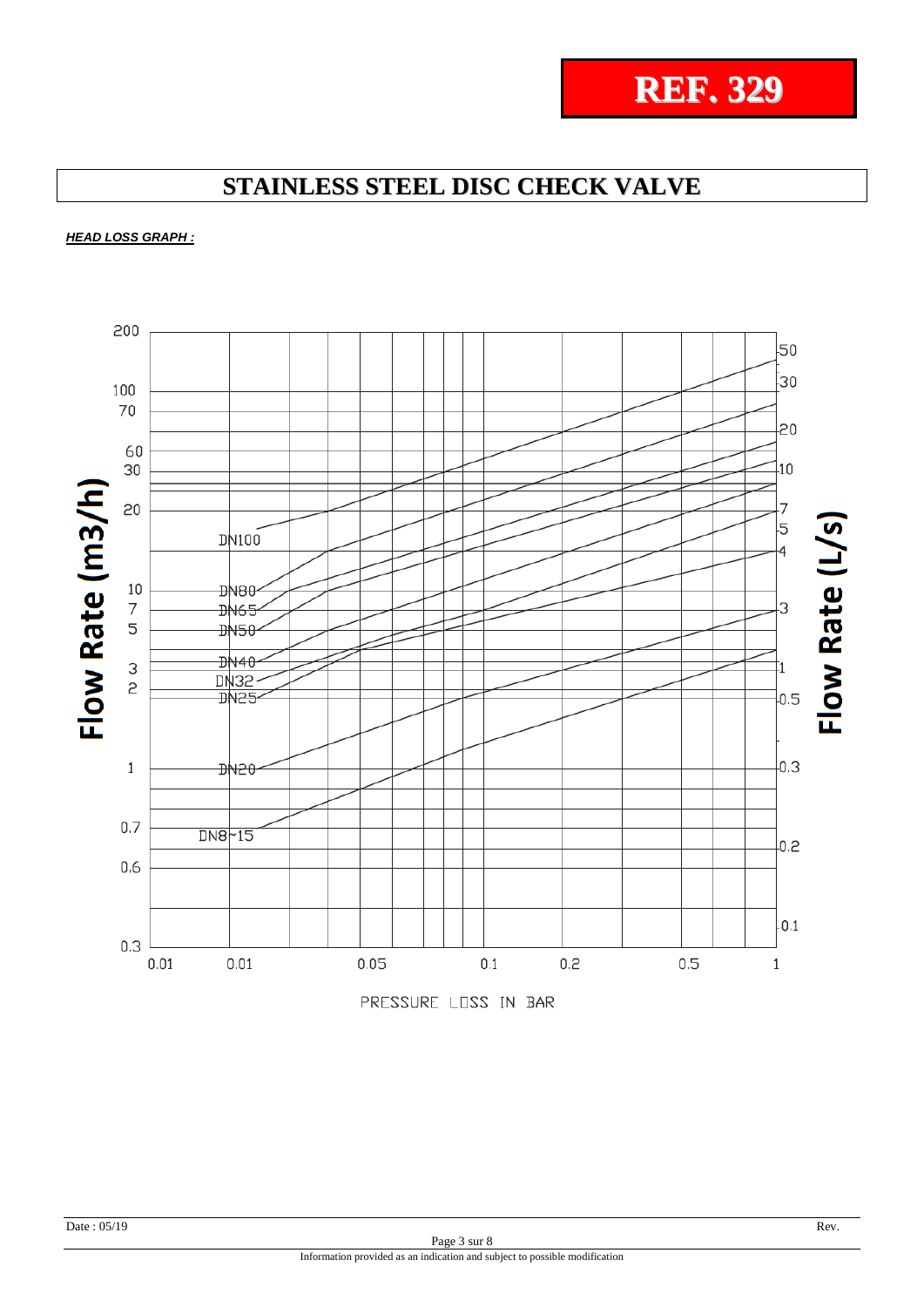

*OPENING PRESSURE ( in mbar ) :*

| DN |    |    |    |
|----|----|----|----|
| 8  | 20 | 19 | 20 |
| 10 | 20 | 19 | 20 |
| 15 | 21 | 20 | 21 |
| 20 | 21 | 20 | 21 |
| 25 | 22 | 21 | 22 |
| 32 | 23 | 22 | 24 |
| 40 | 24 | 22 | 24 |
| 50 | 25 | 23 | 25 |

#### *RANGE :*

Female / female threaded BSP cylindrical 2 pieces disc check valve **Ref. 329** from DN 1/4" to DN 2"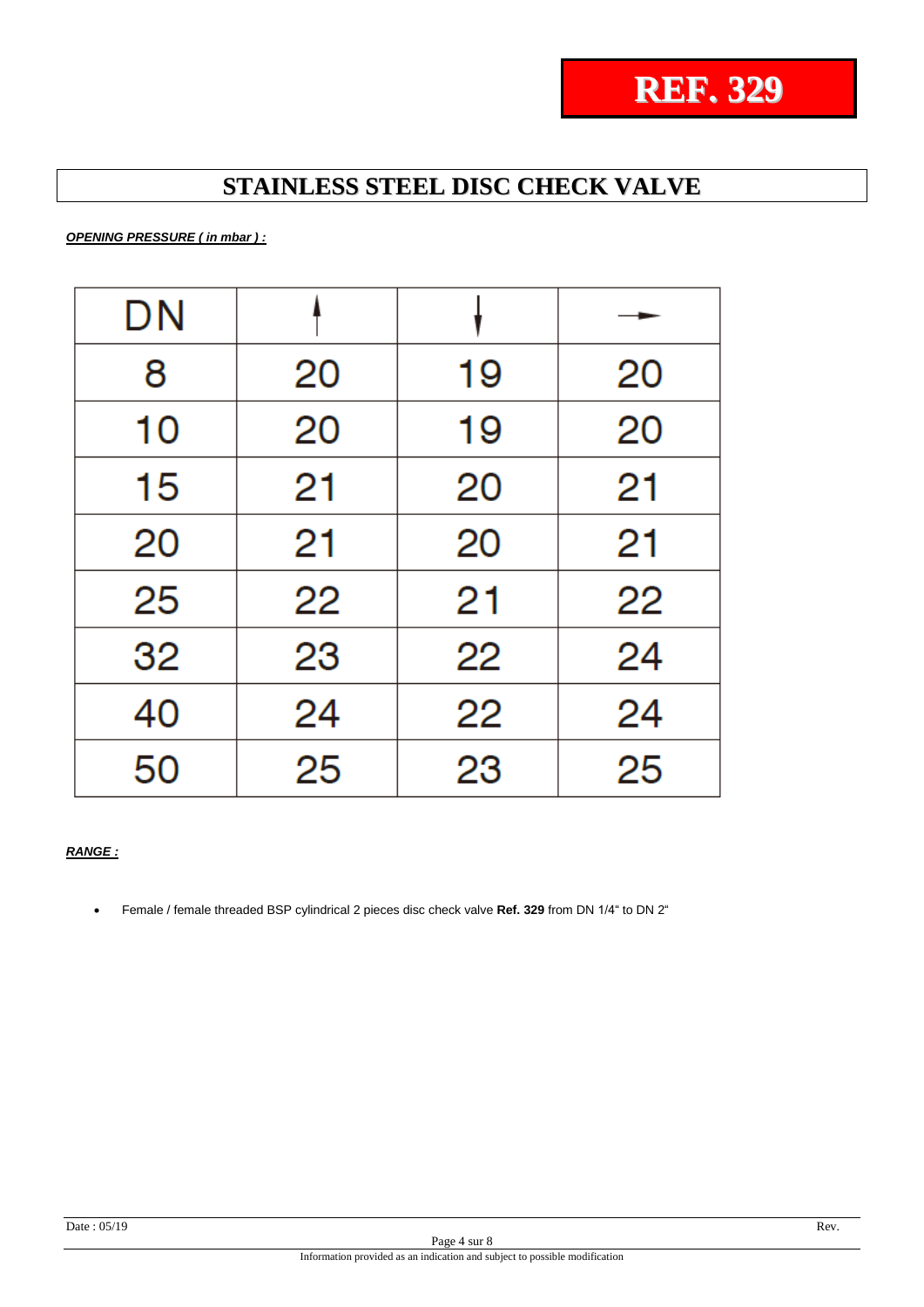

*MATERIALS :*



| <b>Item</b> | <b>Designation</b> | <b>Materials</b>                 |
|-------------|--------------------|----------------------------------|
|             | Body               |                                  |
| 2           | <b>Bonnet</b>      | EN 1.4408                        |
| 3           | <b>Disc</b>        |                                  |
| 4           | Gasket             | PTFE filled with 15% glass fiber |
| 5           | Spring             | AISI 316                         |
| 6           | Body gasket        | PTFE filled with 15% glass fiber |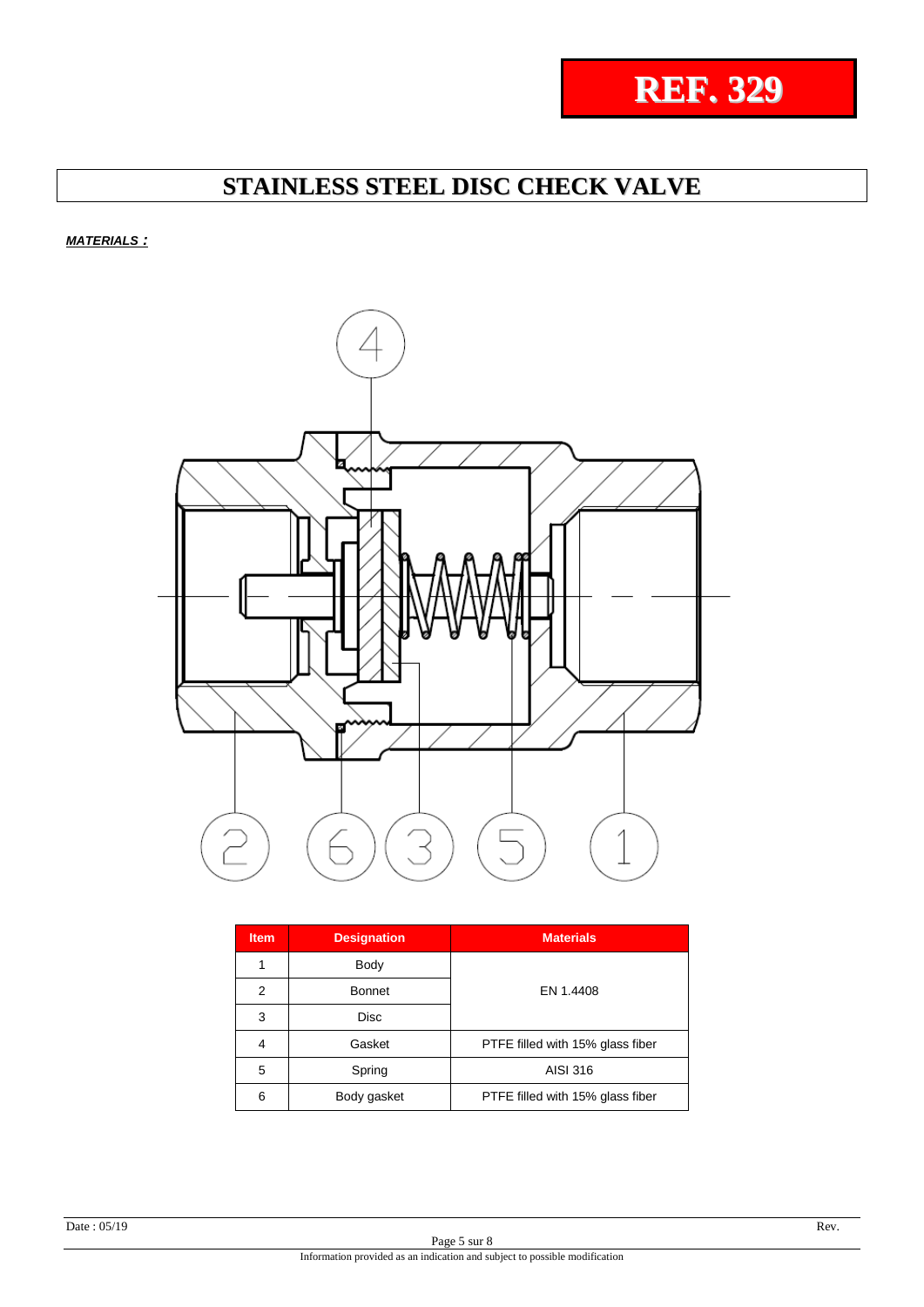

*SIZE ( in mm ) :*



| <b>DN</b>   | 1/4" | $3/8$ <sup>"</sup> | $1/2$ <sup>"</sup> | $3/4$ <sup>"</sup> | 46   | 1"1/4 | 1"1/2 | 2 <sup>ii</sup> |
|-------------|------|--------------------|--------------------|--------------------|------|-------|-------|-----------------|
| Ød          | 10   | 10                 | 15                 | 20                 | 25   | 32    | 40    | 50              |
| ØD          | 34.3 | 34.3               | 34.3               | 46                 | 54   | 62.5  | 73.5  | 90.5            |
|             | 58.7 | 58.7               | 58.7               | 72.9               | 88.9 | 106.2 | 126.5 | 127             |
| Weight (Kg) | 0.18 | 0.17               | 0.19               | 0.4                | 0.6  |       | 1.5   | 2.2             |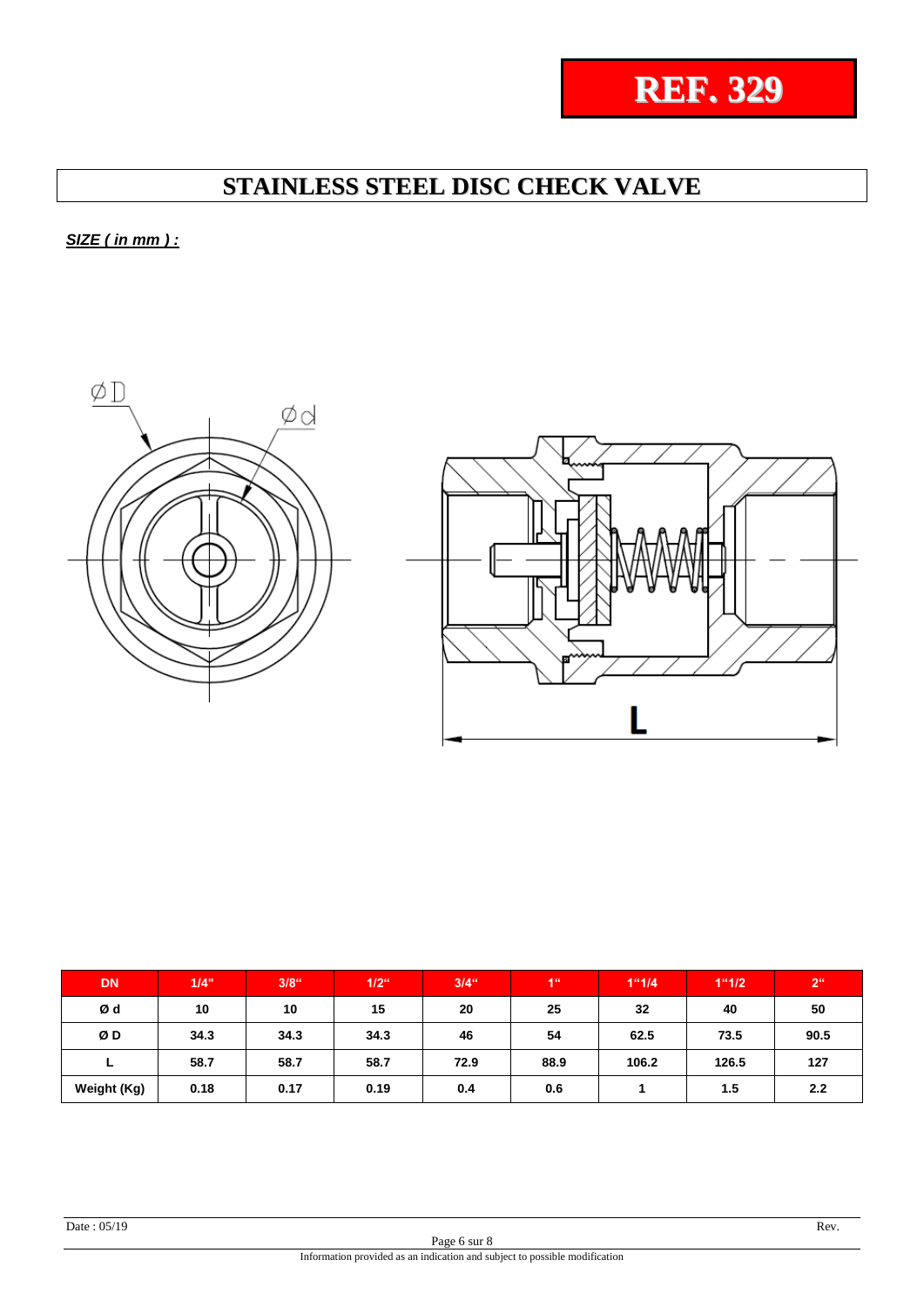

#### *STANDARDS :*

- Fabrication according to ISO 9001 : 2015
- DIRECTIVE 2014/68/UE : Products excluded from directive (Article 4. § 3)
- Certificate 3.1 on request
- Pressure tests according to API 598, table 6
- BSP threaded cylindrical ends according to ISO 228-1